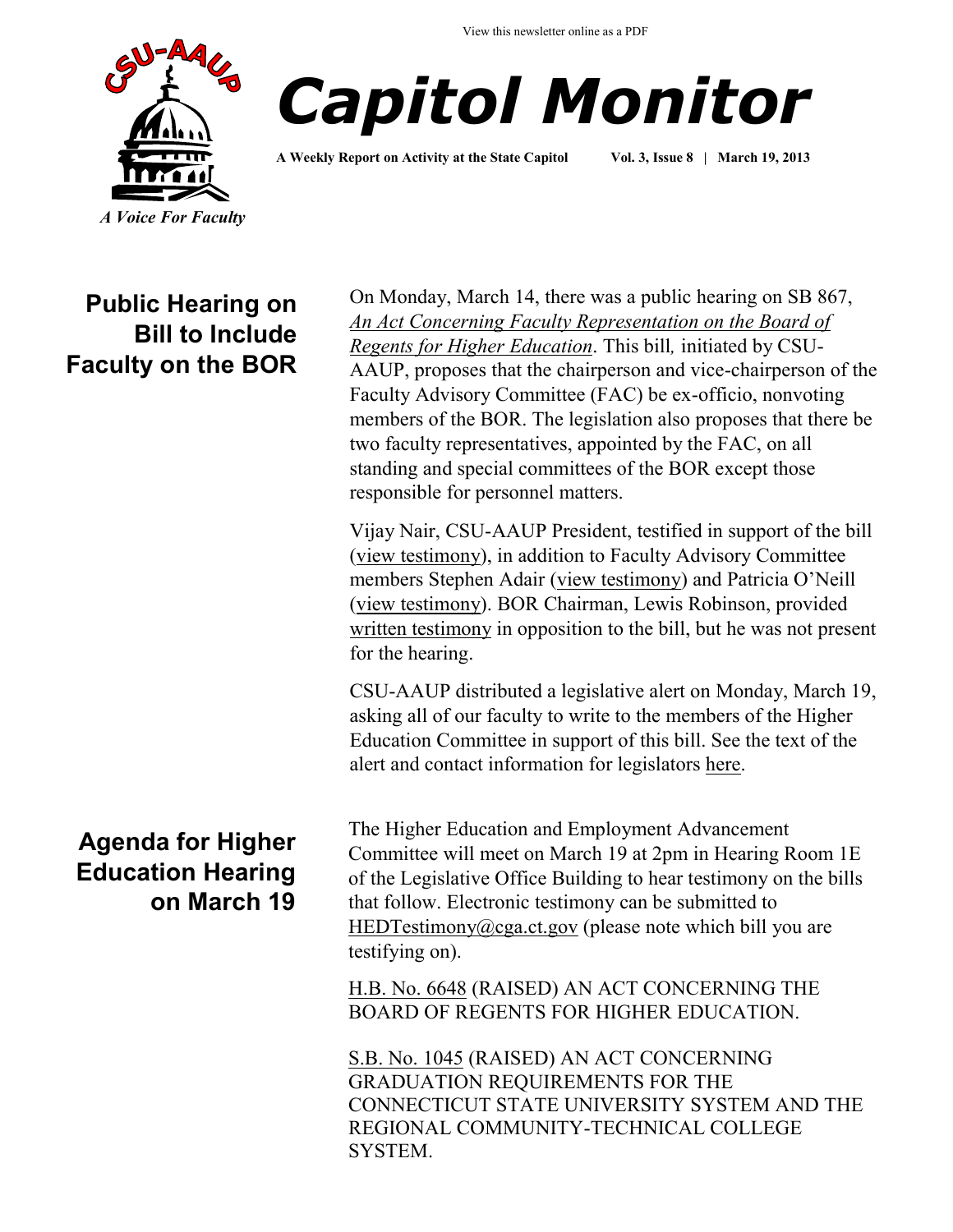**CONTINUED — Agenda for Higher Education Hearing on March 19** [H.B. No. 6491](http://www.cga.ct.gov/asp/cgabillstatus/cgabillstatus.asp?selBillType=Bill&bill_num=HB06491&which_year=2013) (RAISED) AN ACT REQUIRING A REPORT FROM THE BOARD OF REGENTS FOR HIGHER EDUCATION AND THE BOARD OF TRUSTEES FOR THE UNIVERSITY OF CONNECTICUT REGARDING ADMINISTRATORS.

[H.B. No. 6655](http://www.cga.ct.gov/asp/cgabillstatus/cgabillstatus.asp?selBillType=Bill&bill_num=HB06655&which_year=2013) (RAISED) AN ACT CONCERNING CAMPUS SAFETY AND SECURITY.

[S.B. No. 904](http://www.cga.ct.gov/asp/cgabillstatus/cgabillstatus.asp?selBillType=Bill&bill_num=SB00904&which_year=2013) (RAISED) AN ACT CONCERNING REGIONALLY COORDINATED CONTEXTUALIZED LEARNING AND CAREER PATHWAYS PARTNERSHIPS.

[S.B. No. 970](http://www.cga.ct.gov/asp/cgabillstatus/cgabillstatus.asp?selBillType=Bill&bill_num=SB00970&which_year=2013) (RAISED) AN ACT EXEMPTING THE ADDRESSES OF CERTAIN UCONN HEALTH CENTER EMPLOYEES FROM DISCLOSURE UNDER THE FREEDOM OF INFORMATION ACT.

[S.B. No. 974](http://www.cga.ct.gov/asp/cgabillstatus/cgabillstatus.asp?selBillType=Bill&bill_num=SB00974&which_year=2013) (RAISED) AN ACT CONCERNING WORKFORCE DEVELOPMENT FOR BIOMEDICAL DEVICE **MANUFACTURING** 

[S.B. No. 1044](http://www.cga.ct.gov/asp/cgabillstatus/cgabillstatus.asp?selBillType=Bill&bill_num=SB01044&which_year=2013) (RAISED) AN ACT CONCERNING THE CONNECTICUT HEALTH AND EDUCATIONAL FACILITIES AUTHORITY.

[S.B. No. 1139](http://www.cga.ct.gov/asp/cgabillstatus/cgabillstatus.asp?selBillType=Bill&bill_num=SB01139&which_year=2013) (RAISED) AN ACT CONCERNING CHANGES TO PROGRAM APPROVAL FOR COLLEGES AND UNIVERSITIES.

[H.B. No. 5426](http://www.cga.ct.gov/asp/cgabillstatus/cgabillstatus.asp?selBillType=Bill&bill_num=HB05426&which_year=2013) (RAISED) AN ACT CONCERNING WORKFORCE DEVELOPMENT.

[H.B. No. 6292](http://www.cga.ct.gov/asp/cgabillstatus/cgabillstatus.asp?selBillType=Bill&bill_num=HB06292&which_year=2013) (COMM) AN ACT CONCERNING TEACHER EDUCATION PROGRAMS.

[H.B. No. 6430](http://www.cga.ct.gov/asp/cgabillstatus/cgabillstatus.asp?selBillType=Bill&bill_num=HB06430&which_year=2013) (RAISED) AN ACT ESTABLISHING A REGIONAL COUNCIL TO SUPPORT WORKFORCE DEVELOPMENT.

[H.B. No. 6562](http://www.cga.ct.gov/asp/cgabillstatus/cgabillstatus.asp?selBillType=Bill&bill_num=HB06562&which_year=2013) (RAISED) AN ACT CONCERNING ADULT EDUCATION AND TRANSITION TO COLLEGE.

[H.B. No. 6563](http://www.cga.ct.gov/asp/cgabillstatus/cgabillstatus.asp?selBillType=Bill&bill_num=HB06563&which_year=2013) (RAISED) AN ACT CONCERNING THE OFFICE OF WORKFORCE COMPETITIVENESS.

[H.B. No. 6604](http://www.cga.ct.gov/asp/cgabillstatus/cgabillstatus.asp?selBillType=Bill&bill_num=HB06604&which_year=2013) (RAISED) AN ACT CONCERNING STUDENT FEES.

[H.B. No. 6605](http://www.cga.ct.gov/asp/cgabillstatus/cgabillstatus.asp?selBillType=Bill&bill_num=HB06605&which_year=2013) (RAISED) AN ACT CONCERNING TRANSPARENCY OF EXPENSES.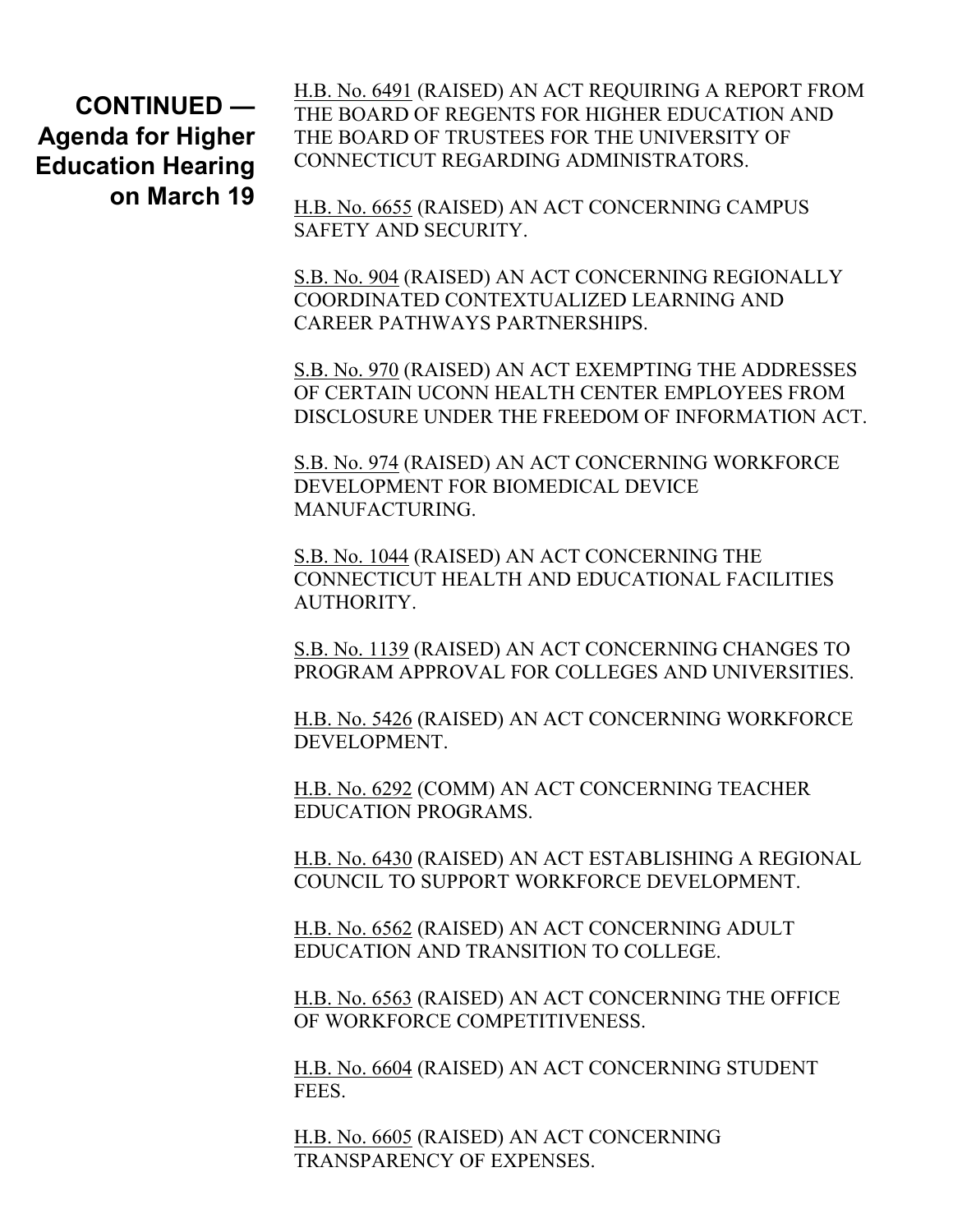# **Bills: Week of 3/11**

*"I support or oppose one of these bills; what should I do?"*

- 1. Write to your legislators! Find them here.
- 2. [Track](http://www.cga.ct.gov/aspx/CGAPublicBillTrack/Register.aspx) the bill so you know when public hearings are scheduled.

# **H.B. No. 6648 (RAISED):** *[AN ACT CONCERNING THE](http://www.cga.ct.gov/asp/cgabillstatus/cgabillstatus.asp?selBillType=Bill&bill_num=HB06648&which_year=2013)  [BOARD OF REGENTS FOR HIGHER EDUCATION](http://www.cga.ct.gov/asp/cgabillstatus/cgabillstatus.asp?selBillType=Bill&bill_num=HB06648&which_year=2013)*

**Statement of Purpose:** To permit the Board of Regents for Higher Education to appoint its own president, who shall serve at the pleasure of the board.

# **H.B. No. 5499 (COMM):** *[AN ACT ENCOURAGING](http://www.cga.ct.gov/asp/cgabillstatus/cgabillstatus.asp?selBillType=Bill&bill_num=HB05499&which_year=2013)  [STUDENTS IN TEACHER PREPARATION PROGRAMS TO](http://www.cga.ct.gov/asp/cgabillstatus/cgabillstatus.asp?selBillType=Bill&bill_num=HB05499&which_year=2013)  [TUTOR CHILDREN IN ALLIANCE DISTRICT SCHOOLS](http://www.cga.ct.gov/asp/cgabillstatus/cgabillstatus.asp?selBillType=Bill&bill_num=HB05499&which_year=2013)*

**Statement of Purpose:** To encourage potential educators to help those students most in need.

# **H.B. No. 5911 (COMM):** *[AN ACT CONCERNING THE](http://www.cga.ct.gov/asp/cgabillstatus/cgabillstatus.asp?selBillType=Bill&bill_num=HB05911&which_year=2013)  [TEACHING OF GIFTED AND TALENTED CHILDREN](http://www.cga.ct.gov/asp/cgabillstatus/cgabillstatus.asp?selBillType=Bill&bill_num=HB05911&which_year=2013)*

**Statement of Purpose:** To encourage students in teacher preparation programs to become specialized in the teaching of gifted and talented children.

#### **H.B. No. 6655 (RAISED):** *[AN ACT CONCERNING CAMPUS](http://www.cga.ct.gov/asp/cgabillstatus/cgabillstatus.asp?selBillType=Bill&bill_num=HB06655&which_year=2013)  [SAFETY AND SECURITY](http://www.cga.ct.gov/asp/cgabillstatus/cgabillstatus.asp?selBillType=Bill&bill_num=HB06655&which_year=2013)*

**Statement of Purpose:** To improve the safety and security of Connecticut's colleges and universities.

## **S.B. No. 205 (COMM):** *[AN ACT CONCERNING](http://www.cga.ct.gov/asp/cgabillstatus/cgabillstatus.asp?selBillType=Bill&bill_num=SB00205&which_year=2013)  [SCHOLARSHIPS FOR STUDENT ATHLETES AT PUBLIC](http://www.cga.ct.gov/asp/cgabillstatus/cgabillstatus.asp?selBillType=Bill&bill_num=SB00205&which_year=2013)  [INSTITUTIONS OF HIGHER EDUCATION](http://www.cga.ct.gov/asp/cgabillstatus/cgabillstatus.asp?selBillType=Bill&bill_num=SB00205&which_year=2013)*

**Statement of Purpose**: To increase graduation rates of student athletes at public institutions of higher education.

## **S.B. No. 333 (COMM):** *[AN ACT REQUIRING A STUDY OF](http://www.cga.ct.gov/asp/cgabillstatus/cgabillstatus.asp?selBillType=Bill&bill_num=SB00333&which_year=2013)  [STUDENT ATTENDANCE AND DROP-OUT RATES IN](http://www.cga.ct.gov/asp/cgabillstatus/cgabillstatus.asp?selBillType=Bill&bill_num=SB00333&which_year=2013)  [RELATION TO FINANCIAL AID DISBURSEMENTS AT](http://www.cga.ct.gov/asp/cgabillstatus/cgabillstatus.asp?selBillType=Bill&bill_num=SB00333&which_year=2013)  [THE REGIONAL-COMMUNITY TECHNICAL COLLEGES](http://www.cga.ct.gov/asp/cgabillstatus/cgabillstatus.asp?selBillType=Bill&bill_num=SB00333&which_year=2013)*

**Statement of Purpose:** To study the correlation between student attendance and drop-out rates in relation to student financial aid disbursements at the regional community-technical colleges.

## **S.B. No. 1139 (RAISED):** *[AN ACT CONCERNING](http://www.cga.ct.gov/asp/cgabillstatus/cgabillstatus.asp?selBillType=Bill&bill_num=SB01139&which_year=2013)  [CHANGES TO PROGRAM APPROVAL FOR COLLEGES](http://www.cga.ct.gov/asp/cgabillstatus/cgabillstatus.asp?selBillType=Bill&bill_num=SB01139&which_year=2013)  [AND UNIVERSITIES](http://www.cga.ct.gov/asp/cgabillstatus/cgabillstatus.asp?selBillType=Bill&bill_num=SB01139&which_year=2013)*

**Statement of Purpose:** To eliminate the requirement that nonprofit independent institutions of higher education authorized to operate in this state for more than twenty years obtain approval from the State Board of Education to implement new and revised academic programs.